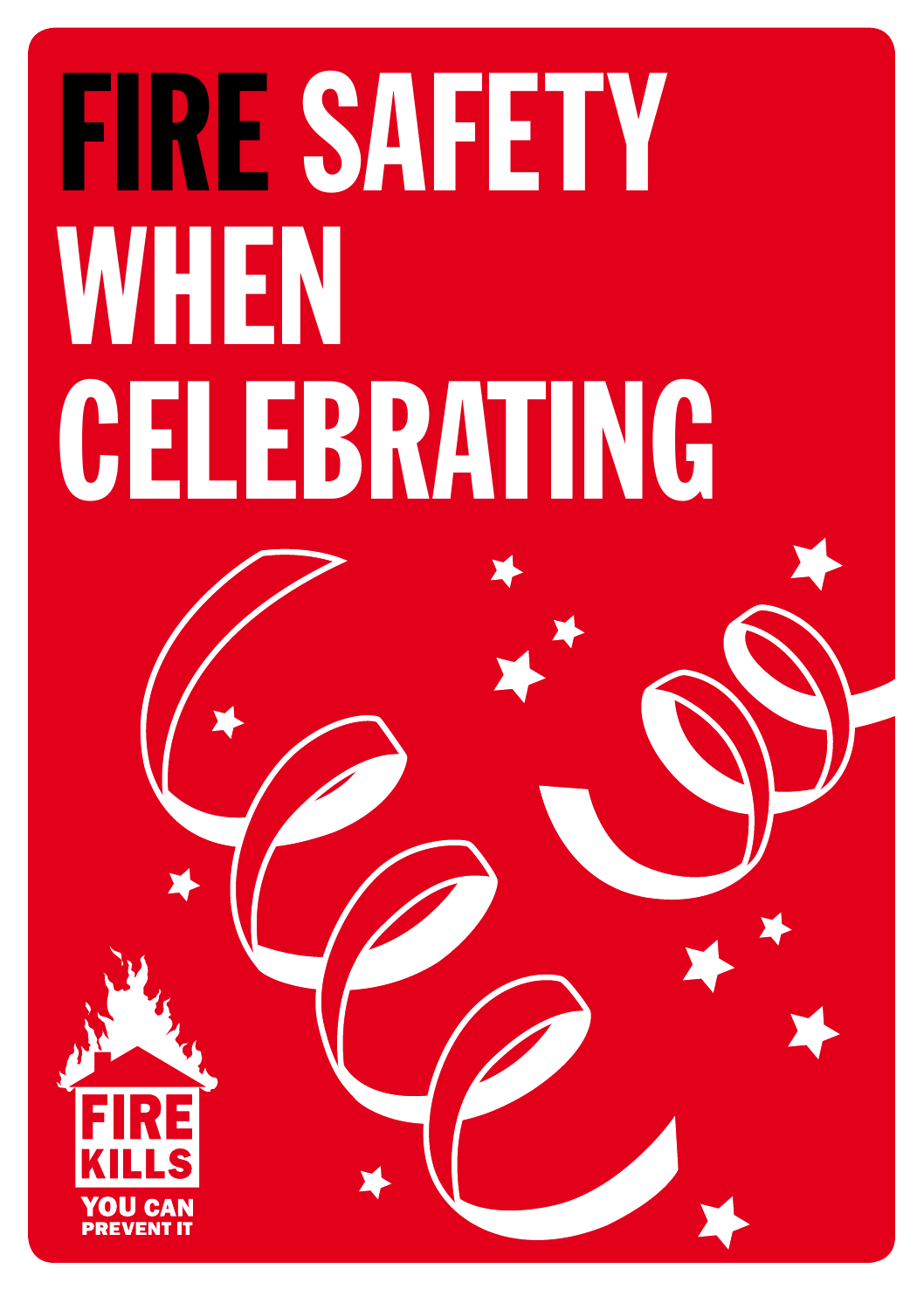### **Did you know?**

- **• 800 accidental fires in the home are started every year in England from candles**
- **• Around 70 fires in homes and buildings in England are started by fireworks every year**

**2**

Enjoy celebrations safely by following the simple tips in this leaflet.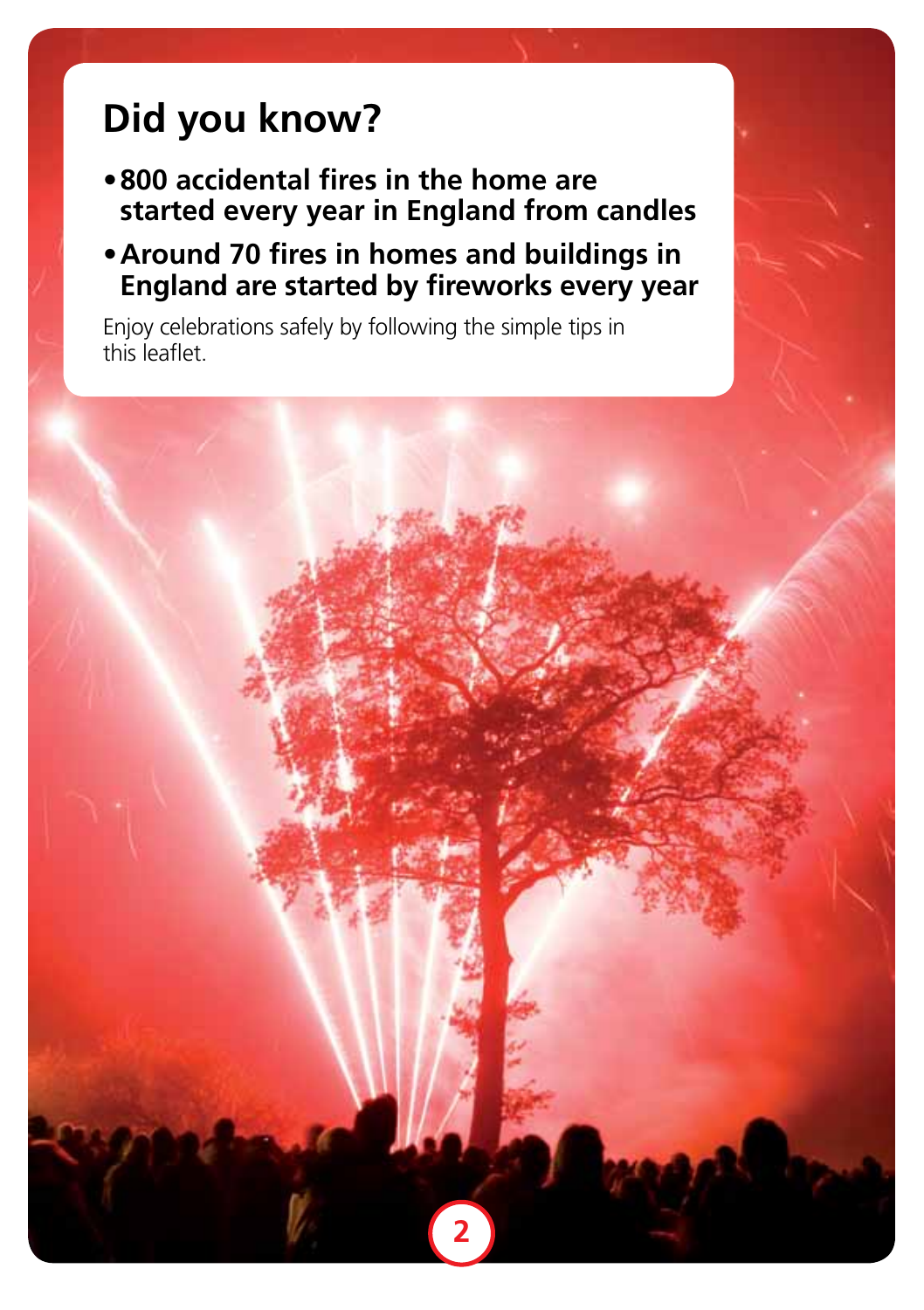#### **Having a party**

**Inform your guests of the best route to escape just in case.**

- Take special care of elderly people, children and those who may find it difficult to get out if there is a fire.
- Put out enough ashtrays, so ash and cigarette butts don't get put in wastepaper bins.
- Tell guests who are staying overnight where the door keys are kept, in case they need to escape.
- Take extra care when drinking alcohol.

**Keep door and window keys where everyone can find them**

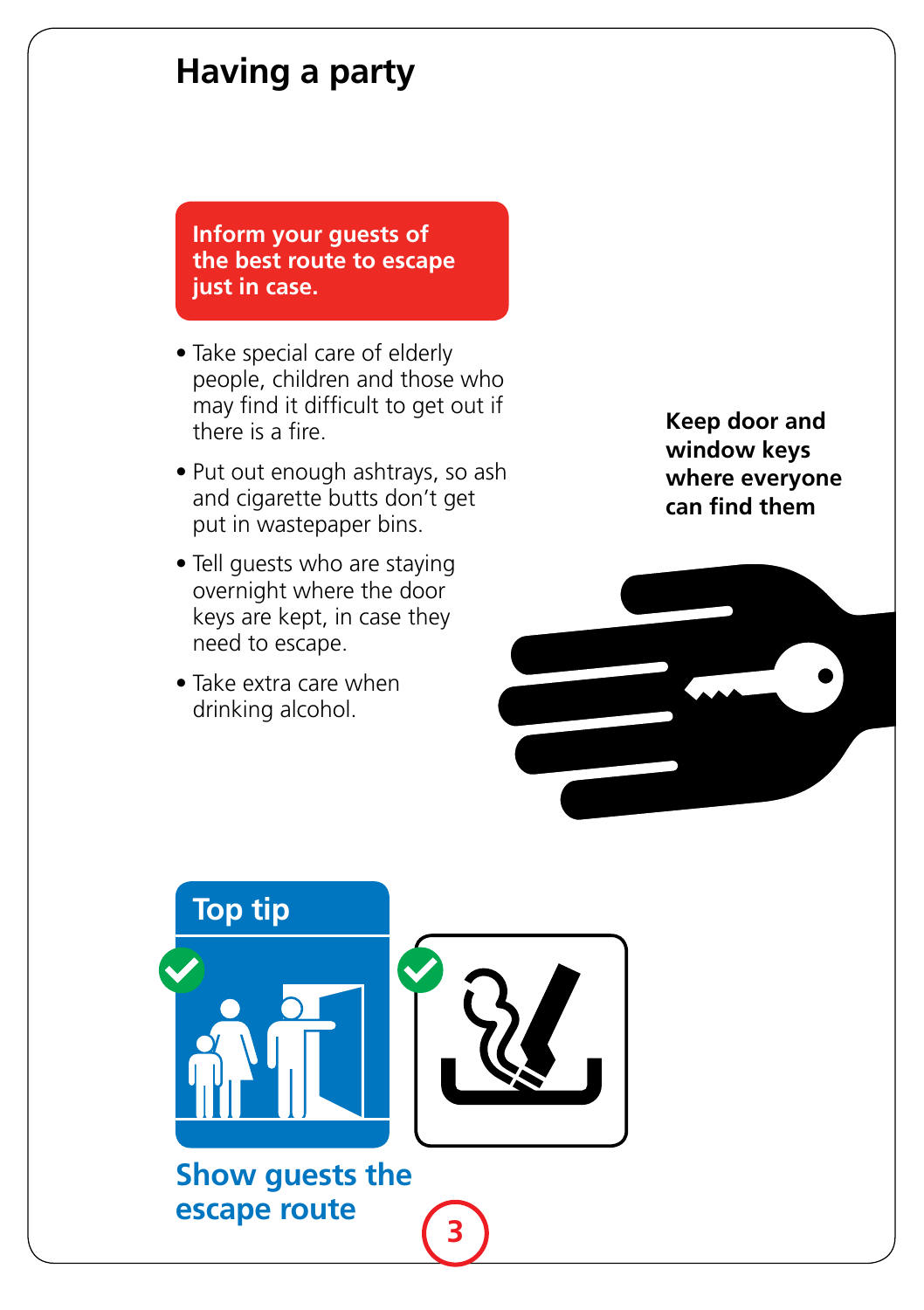#### **Fireworks**

**Never go back to a lit firework – even if it hasn't gone off it could still explode.**

- Never throw fireworks or put them in your pocket.
- Don't drink alcohol if you're setting off fireworks.
- Store fireworks in a closed box and take them out one at a time.
- Keep a bucket of water nearby.
- Follow the instructions on each firework. Use a torch to read them – never a naked flame.
- Light fireworks at arm's length, using the taper provided.
- Always supervise children around fireworks and never give sparklers to a child under five.
- Light sparklers one at a time and wear gloves.
- Keep pets indoors.
- Take care around open flames such as bonfires and barbecues – even clothes labelled 'low flammability' can catch fire.
- Keep bonfires away from things that may catch fire.
- Only buy fireworks marked BS 7114 (the British Standard for the safety of fireworks) or the CE marking (showing they conform to European safety standards).

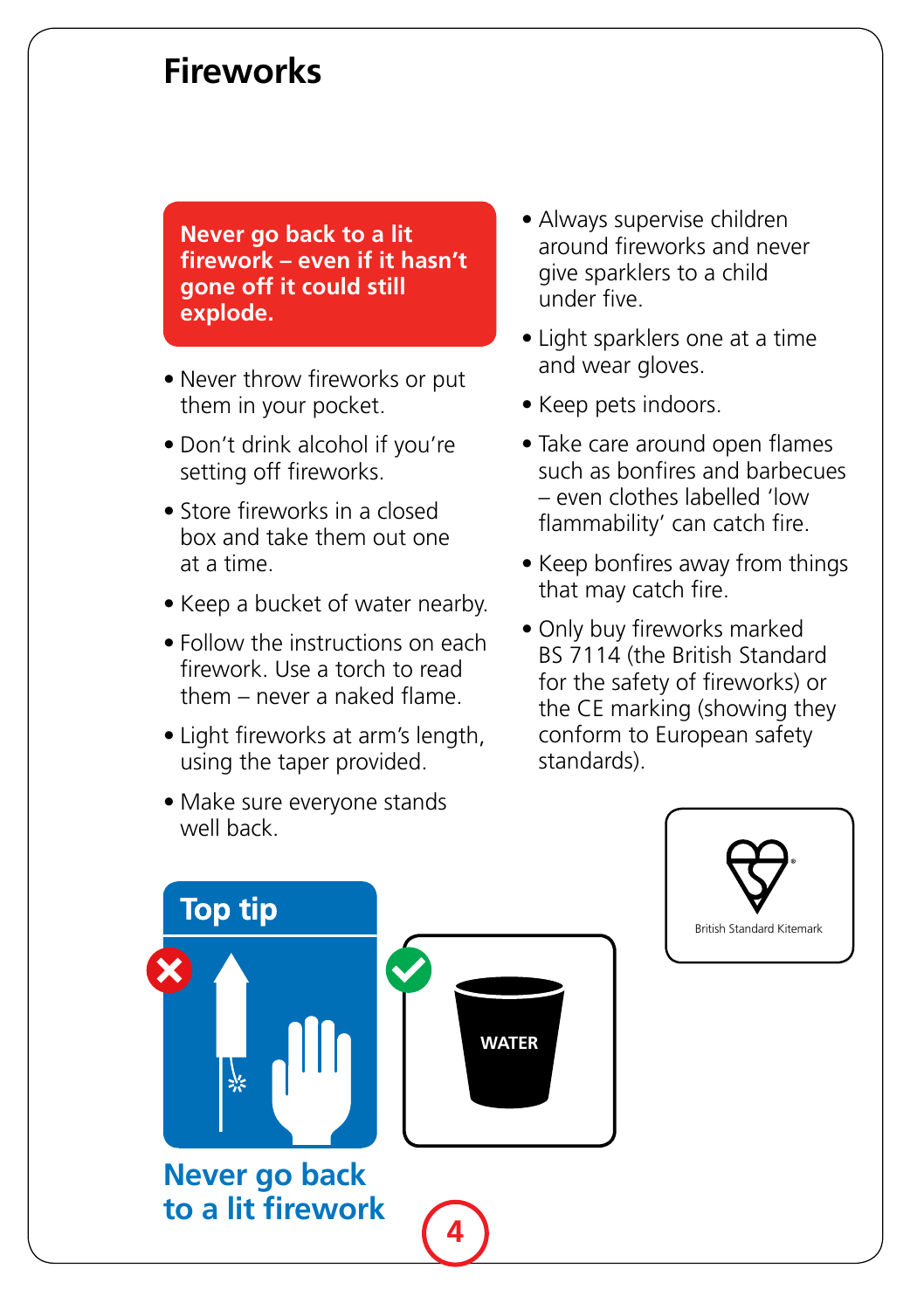#### **Fairy lights, candles and decorations**

 **Unplug fairy lights when you leave the house or go to bed.**

- Keep candles away from things that might catch fire, like Christmas trees, greeting cards, ribbons and other decorations.
- Ensure matches and lighters are returned to a safe place once candles have been lit.
- Put candles out when you leave the room, and make sure they're put out completely at night.
- Check fairy lights are in good working order and replace any bulbs that blow.
- Don't let bulbs touch anything that can burn easily, such as paper or fabrics.
- Make sure the fuse in the plug is the right size (check the box for advice).